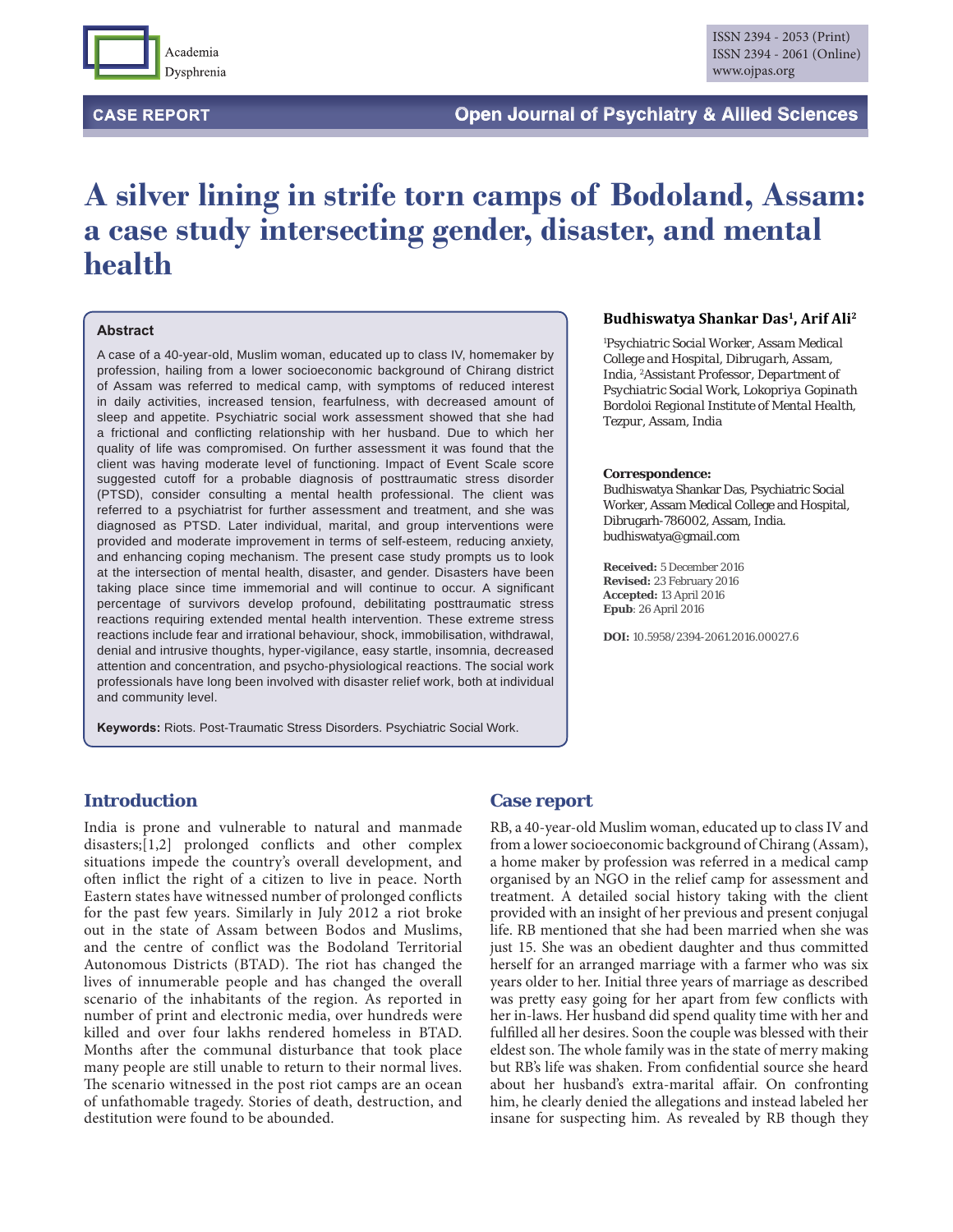had three more off-springs after the episode of confrontation yet the 'intensity', the 'purity' of their marriage was losing its essence with time. It was reflected by her husband's attitude towards her. He did not spend much time with her and there began a spate of physical and verbal abuses, that too in front of other family members. The worse happened when he started consuming alcohol and came in to the open about his status of having illicit relationships with other women, which RB described as the most heart breaking reality of her life. As mentioned by RB, her husband spent the major part of his earning on other women and on alcohol. Thus, with time where a family should progress and move forward their situation degraded. She saw no hope of his amelioration and accepted it as her fate. The riot out broke and thus she experienced the turmoil of a manmade disaster. Houses were set on fire, crops were destroyed, and people were injured and killed. Alike her, individuals around her lost their normal pace of life. The violence around changed her life too. RB along with her family had to take refuge in a camp. She started complaining of reduced interest in daily activities, fear along with intrusive thoughts of the communal disturbance, increased tension, fearfulness, and hyper-vigilance along with decreased amount of sleep and appetite. The family members reported that she had nightmares and flashbacks about the communal riots, had difficulty falling asleep, and felt detached or alienated, and these symptoms started impairing the client's daily life.

Psychiatric social work assessment was done in the medical camp by administering socio-demographic and clinical datasheets, as well as daily functioning checklist and Impact of Event Scale[3] were administered. The daily functioning checklist score suggested that the client was having moderate level of functioning. It is a semi-structured interview schedule developed for the purpose of assessment. Impact of Event Scale score suggested cutoff for a probable diagnosis of posttraumatic stress disorder (PTSD), consider consulting a mental health professional. The client was referred to a psychiatrist for further assessment and treatment, and she was diagnosed as PTSD. According to the individual need brief psychiatric social work intervention was planned and implemented. The client was provided three individual sessions, two group sessions, and two follow-up sessions. A conjoint session was held with her husband. The individual session focused rapport building, supportive counselling, teaching relaxation technique and healthy coping mechanism skill. Group session was conducted to enhance community support system for one another and to educate the group members about mental illness.

The initial session was focused on gathering information and building a therapeutic alliance and establishing goodwill between the psychiatric social worker and the patient. During this session she was informed about the importance of intervention and the benefits she would gain through the process of intervention. Confidentiality was emphasised upon and reassurance and positive attitude towards the patient was accentuated. Psycho-education was provided to instill hope, educating about signs and symptoms, enhancing selfesteem, and engaging in treatment. Supportive counselling was rendered to the client for building self-esteem, reducing anxiety, and enhancing coping. Reassurance, empathetic

listening, and unconditional acceptance were skillfully used to support her. The client was taught PTSD symptoms making her aware about her thoughts and feelings. She was taught about the skills to challenge her thoughts and feelings (cognitive restructuring), and making her understand the common changes in beliefs that occur after going through trauma. In the relaxation session the client was taught diaphragmatic breathing (deep breathing exercise) to help her relax and to manage her distress to get control of her thoughts and feelings. In conjoint session marital issues were addressed to enhance communication between the husband and the wife. Group intervention was provided for sharing of experiences, building relationships to deal with emotions, and to build self-confidence and trust. Group session also focused mainly on expressing of individual distress and enhancement of support among each other. Two follow-up sessions were conducted focusing mainly on the feedback and reviewing of the previous session, and coping and problem solving skills were taught. Patient revealed of moderate recovery and was interested in further sessions with the psychiatric social worker. The case was terminated after two follow-up sessions.

# **Discussion**

It has been recognised that the most of the disaster-affected persons experience stress and emotional reactions after a disaster as a normal response to an abnormal situation. While some of the survivors would be able to cope by themselves, a significant proportion of them may not be able to do so effectively. Studies have shown that normal and pathological grief, acute stress reaction, depression, generalized anxiety disorder, PTSD, alcohol and drug abuse are prevalent among the survivors. Emotional reactions such as guilt, fear, shock, grief, hyper-vigilance, intrusive memories are universal responses in people experiencing unforeseen disastrous events beyond their coping capacity.[4-7] Under Section- 6 of the Disaster Management Act. 2005, the National Disaster Management Authority (NDMA) is, inter alia, mandated to issue guidelines "for preparing action plans for holistic and coordinated management of all disasters". The guidelines focus all aspects of Psycho-Social Support and Mental Health Services (PSSMHS) with an emphasis on prevention, mitigation, preparedness, response, relief, and rehabilitation in disaster scenario.[8]

Riots affect women in versatile ways. The repercussions of the riots are manifold and at the same time unique to women. In the prevailing discriminatory attitudes towards women, during riots there are socio-cultural fallouts like women becoming widows, destitution of single women, increased vulnerability and responsibilities. Political issues like lack of legal help for women, coercion to keep quiet about assault. In the case discussed above the individual has undergone monumental pain, loss, betrayal and injustice in her conjugal life. With the progress of time in her life she faced an undesirable event- riot. As it is well-known that mastering changes in life situations is part of human existence and that is what RB has tried all throughout. RB was shaken with the communal disturbance and she was having complains of reduced interest in daily activities, increased tension, fearfulness, with decreased amount of sleep and appetite. A number of studies has documented that exposure